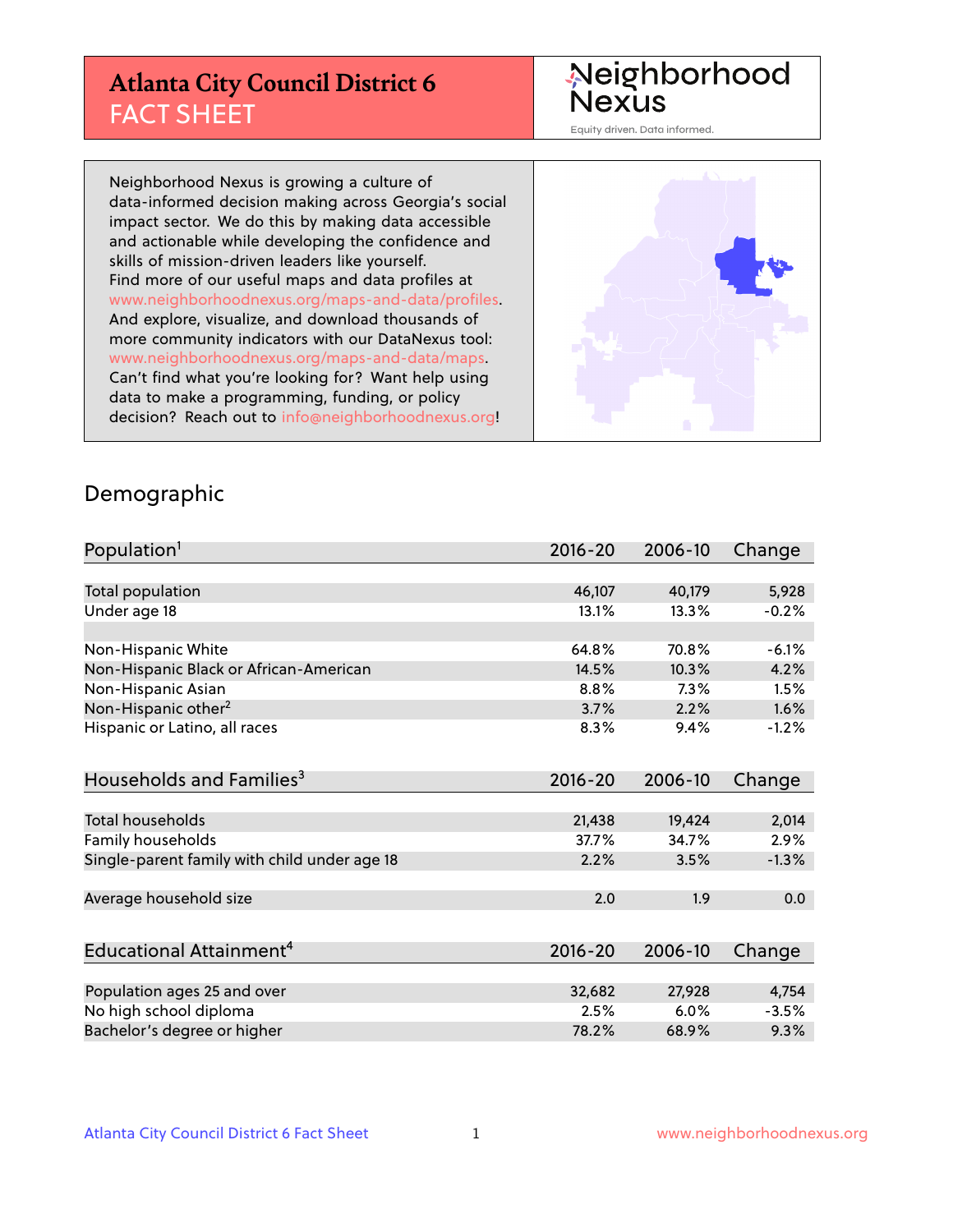# Change Measures, continued...

| Employment <sup>5</sup>                            | $2016 - 20$     | 2006-10         | Change           |
|----------------------------------------------------|-----------------|-----------------|------------------|
|                                                    |                 |                 |                  |
| Total workers residing in district                 | 22,234          | 17,262<br>17.6% | 4,972            |
| Workers with earnings \$1250/month or less         | 10.9%           |                 | $-6.7%$          |
| Workers with earnings \$1251/month to \$3333/month | 16.2%           | 31.9%           | $-15.7%$         |
| Workers with earnings greater than \$3333/month    | 72.9%           | 50.5%           | 22.4%            |
| Total jobs located in district                     | 81,389          | 59,888          | 21,501           |
| Jobs with earnings \$1250/month or less            | 18.3%           | 22.1%           | $-3.8%$          |
| Jobs with earnings \$1251/month to \$3333/month    | 23.8%           | 40.3%           | $-16.5%$         |
| Jobs with earnings greater than \$3333/month       | 58.0%           | 37.7%           | 20.3%            |
|                                                    |                 |                 |                  |
| Jobs/workers ratio                                 | 3.7             | 3.5             | 0.2              |
|                                                    |                 |                 |                  |
| Income and Poverty <sup>6</sup>                    | 2016-20         | 2006-10         | Change           |
|                                                    |                 |                 |                  |
| Median household income                            | \$92,480        | \$66,641        | \$25,839         |
| Population for whom poverty status is determined   | 41,807          | 37,211          | 4,596            |
| Population below poverty                           | 12.3%           | 10.6%           | 1.7%             |
|                                                    |                 |                 |                  |
| Housing <sup>7</sup>                               | $2016 - 20$     | 2006-10         | Change           |
|                                                    |                 |                 |                  |
| Total housing units                                | 23,627          | 22,393          | 1,234            |
| Occupied housing units                             | 90.7%           | 86.7%           | 4.0%             |
| Vacant housing units                               | 9.3%            | 13.3%           | $-4.0%$          |
| Occupied housing units                             |                 |                 |                  |
|                                                    | 21,438<br>43.6% | 19,424<br>44.8% | 2,014<br>$-1.2%$ |
| Owner occupied housing units                       |                 |                 |                  |
| Renter occupied housing units                      | 56.4%           | 55.2%           | 1.2%             |
| Access to a Vehicle <sup>8</sup>                   | $2016 - 20$     | 2006-10         |                  |
|                                                    |                 |                 | Change           |
| Occupied housing units                             | 21,438          | 19,424          | 2,014            |
| No vehicle available                               | 8.3%            | 11.0%           | $-2.7%$          |
|                                                    |                 |                 |                  |
| Crime Rates, per 10,000 Population <sup>9</sup>    | 2017-21         | 2012-16         | Change           |
|                                                    |                 |                 |                  |
| All Part I crimes                                  | 428.9           | 433.2           | $-4.3$           |
| Violent crime                                      | 31.4            | 36.9            | $-5.5$           |
| Murder                                             | 1.0             | 0.4             | 0.6              |
| Robbery                                            | 13.4            | 20.8            | $-7.4$           |
| Aggravated assault                                 | 17.0            | 15.7            | 1.2              |
| Property crime                                     | 397.5           | 396.2           | 1.3              |
| <b>Burglary</b>                                    | 43.2            | 59.9            | $-16.7$          |
| Larceny                                            | 304.9           | 294.3           | 10.6             |
| Vehicle theft                                      | 49.4            | 42.0            | 7.4              |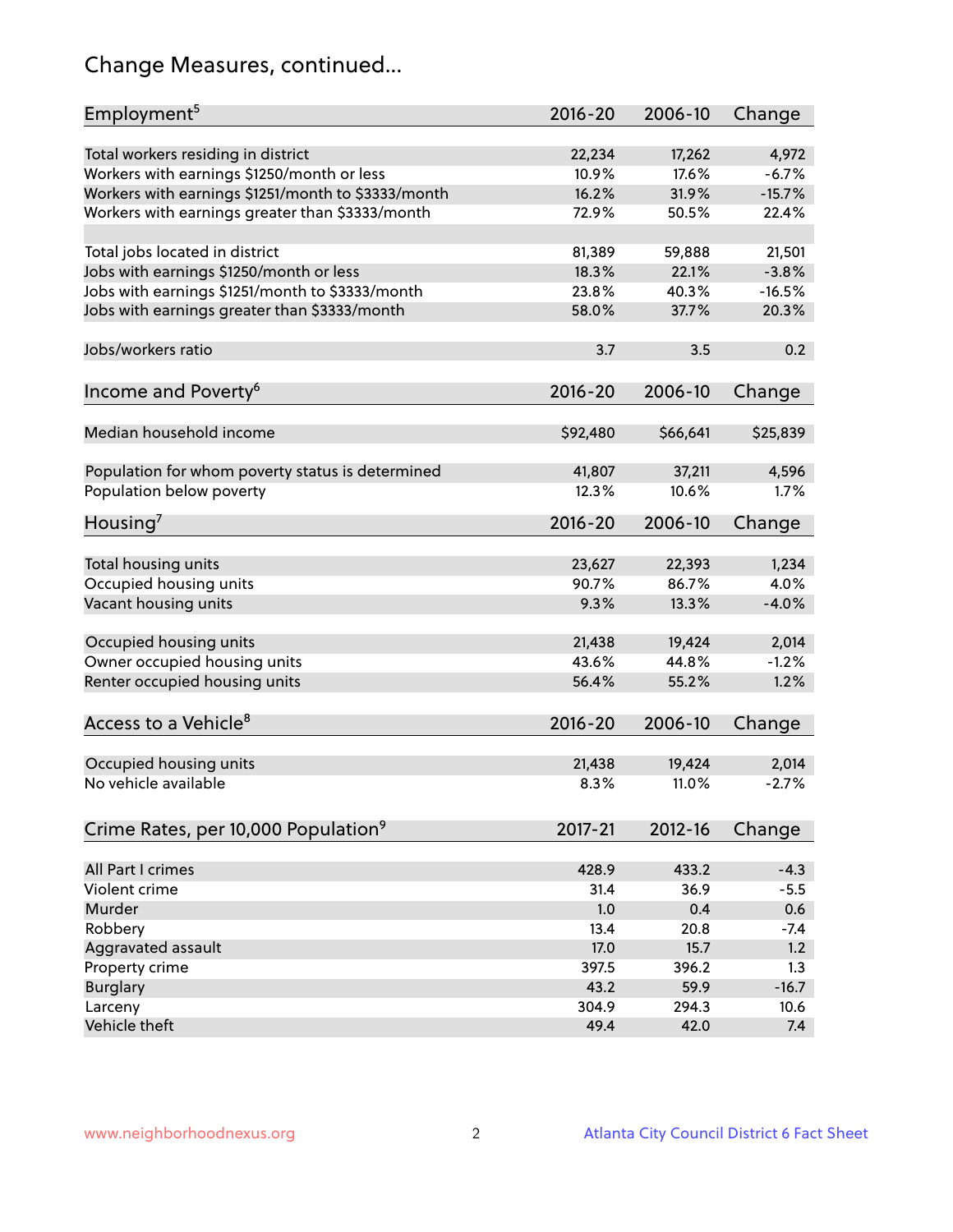# Current Data: Demographic

| Sex and Age, 2016-20 <sup>10</sup>                    | <b>Estimate</b> | Margin of Error |
|-------------------------------------------------------|-----------------|-----------------|
| Total population                                      | 46,107          | $\pm 2,070$     |
| Male                                                  | 51.2%           | $\pm 1.7\%$     |
| Female                                                | 48.8%           | $\pm 2.2\%$     |
| Under 5 years                                         | 3.4%            | $\pm$ 0.6%      |
| 5 to 9 years                                          | 3.8%            | $\pm$ 0.6%      |
| 10 to 14 years                                        | 3.7%            | $\pm$ 0.6%      |
| 15 to 19 years                                        | 6.7%            | $\pm 1.0\%$     |
| 20 to 24 years                                        | 11.4%           | $\pm1.6\%$      |
| 25 to 34 years                                        | 25.7%           | $\pm 2.0\%$     |
| 35 to 44 years                                        | 13.9%           | $\pm 1.3\%$     |
| 45 to 54 years                                        | 12.2%           | $\pm$ 1.4%      |
| 55 to 59 years                                        | 5.3%            | $\pm$ 0.7%      |
| 60 to 64 years                                        | 4.5%            | $\pm 1.3\%$     |
| 65 to 74 years                                        | 5.8%            | $\pm1.0\%$      |
| 75 to 84 years                                        | 2.5%            | ±0.8%           |
| 85 years and over                                     | 0.9%            | $\pm$ 0.3%      |
| Median age (years)                                    | 32.6            | $\pm$ 0.3       |
| Race and Ethnicity, 2016-20 <sup>11</sup>             | <b>Estimate</b> | Margin of Error |
| <b>Total population</b>                               | 46,107          | $\pm 2,070$     |
| Hispanic or Latino (of any race)                      | 8.3%            | $\pm 1.5\%$     |
| Not Hispanic or Latino                                | 91.7%           | $\pm 1.2\%$     |
| White alone                                           | 64.8%           | $\pm 1.9\%$     |
| Black or African American alone                       | 14.5%           | $\pm 2.2\%$     |
| American Indian and Alaska Native alone               | 0.1%            | $\pm$ 0.1%      |
| Asian alone                                           | 8.8%            | $\pm 1.3\%$     |
| Native Hawaiian and other Pacific Islander alone      | 0.2%            | $\pm$ 0.3%      |
| Some other race alone                                 | 0.0%            | $\pm$ 0.1%      |
| Two or more races                                     | 3.4%            | $\pm$ 0.9%      |
| U.S. Citizenship Status, 2016-20 <sup>12</sup>        | <b>Estimate</b> | Margin of Error |
| Foreign-born population                               | 6,722           | $\pm$ 825       |
| Naturalized U.S. citizen                              | 43.4%           | ±5.8%           |
| Not a U.S. citizen                                    | 56.6%           | ±6.8%           |
| Citizen, Voting Age Population, 2016-20 <sup>13</sup> | <b>Estimate</b> | Margin of Error |
| Citizen, 18 and over population                       | 36,530          | $\pm$ 1,784     |
| Male                                                  | 52.0%           | $\pm 2.2\%$     |
| Female                                                | 48.0%           | $\pm 2.7\%$     |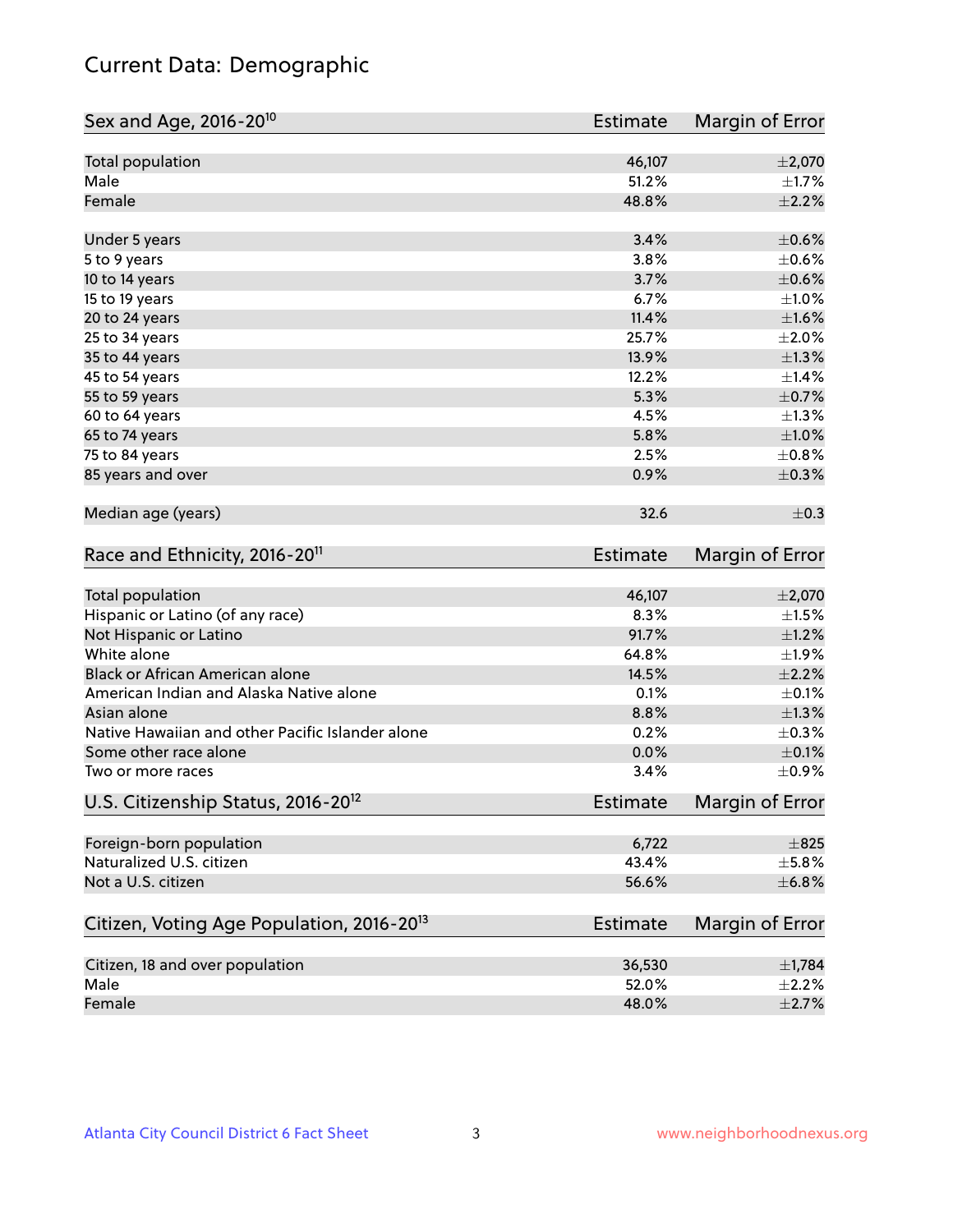# Current Data: Economic

| Income, 2016-20 <sup>14</sup>                           | Estimate  | Margin of Error |
|---------------------------------------------------------|-----------|-----------------|
|                                                         |           |                 |
| All households                                          | 21,438    | ±1,065          |
| Less than \$10,000                                      | 6.2%      | $\pm1.8\%$      |
| \$10,000 to \$14,999                                    | 2.1%      | $\pm 1.2\%$     |
| \$15,000 to \$24,999                                    | 5.4%      | $\pm$ 1.7%      |
| \$25,000 to \$34,999                                    | 6.5%      | $\pm 2.2\%$     |
| \$35,000 to \$49,999                                    | 7.1%      | $\pm 1.5\%$     |
| \$50,000 to \$74,999                                    | 14.7%     | $\pm 2.0\%$     |
| \$75,000 to \$99,999                                    | 11.5%     | $\pm 1.7\%$     |
| \$100,000 to \$149,999                                  | 16.2%     | $\pm 2.6\%$     |
| \$150,000 to \$199,999                                  | 9.6%      | $\pm 2.0\%$     |
| \$200,000 or more                                       | 20.8%     | ±1.4%           |
| Median household income (dollars)                       | \$92,480  | $\pm 2,950$     |
| Mean household income (dollars)                         | \$155,819 | $\pm$ 8,400     |
| Households with earnings                                | 86.7%     | $\pm 1.2\%$     |
| Mean earnings (dollars)                                 | \$157,337 | ±8,891          |
| Households with Social Security                         | 16.1%     | $\pm 3.0\%$     |
| Mean Social Security income (dollars)                   | \$18,216  | $\pm$ 4,416     |
| Households with retirement income                       | 12.1%     | $\pm$ 3.1%      |
| Mean retirement income (dollars)                        | \$45,860  | $\pm$ 9,178     |
| Households with Supplemental Security Income            | 2.7%      | $\pm1.7\%$      |
| Mean Supplemental Security Income (dollars)             | \$3,452   | $\pm$ 1,374     |
| Households with cash public assistance income           | 0.3%      | $\pm$ 0.4%      |
| Mean cash public assistance income (dollars)            | \$0       | $\pm 0$         |
| Households with Food Stamp/SNAP benefits in the past 12 | 4.1%      | $\pm1.6\%$      |
| months                                                  |           |                 |
| Family households                                       | 8,076     | $\pm 653$       |
| Less than \$10,000                                      | 2.7%      | $\pm 1.1\%$     |
| \$10,000 to \$14,999                                    | 0.7%      | $\pm$ 0.9%      |
| \$15,000 to \$24,999                                    | 2.0%      | $\pm 1.3\%$     |
| \$25,000 to \$34,999                                    | 2.7%      | $\pm$ 1.9%      |
| \$35,000 to \$49,999                                    | 2.6%      | $\pm 1.6\%$     |
| \$50,000 to \$74,999                                    | 6.5%      | $\pm 2.7\%$     |
| \$75,000 to \$99,999                                    | 7.5%      | $\pm 2.2\%$     |
| \$100,000 to \$149,999                                  | 19.1%     | $\pm$ 5.1%      |
| \$150,000 to \$199,999                                  | 14.6%     | $\pm$ 3.9%      |
| \$200,000 or more                                       | 41.5%     | $\pm 2.1\%$     |
| Median family income (dollars)                          | \$170,836 | $\pm$ 7,554     |
| Mean family income (dollars)                            | \$261,328 | $±$ 20,526      |
|                                                         |           |                 |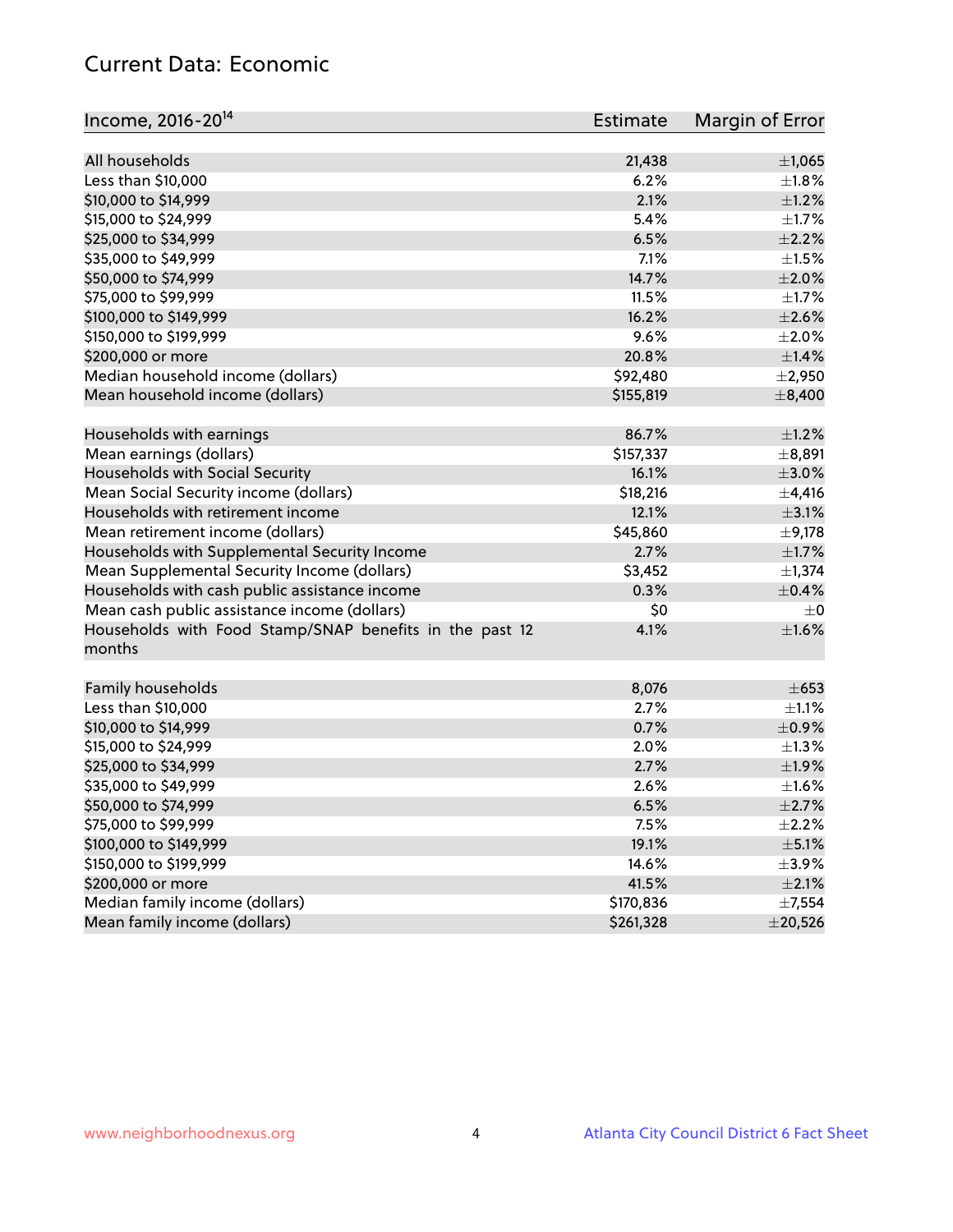# Current Data: Economic, continued...

| Income, 2016-20, continued <sup>15</sup>                                                   | <b>Estimate</b> | <b>Margin of Error</b> |
|--------------------------------------------------------------------------------------------|-----------------|------------------------|
|                                                                                            |                 |                        |
| Nonfamily households                                                                       | 13,362          | $\pm$ 953              |
| Median nonfamily income (dollars)                                                          | \$64,915        | $\pm$ 2,220            |
| Mean nonfamily income (dollars)                                                            | \$90,572        | ±5,247                 |
| Median earnings for workers (dollars)                                                      | \$58,126        | ±1,551                 |
| Median earnings for male full-time, year-round workers<br>(dollars)                        | \$88,902        | ±3,000                 |
| Median earnings for female full-time, year-round workers<br>(dollars)                      | \$67,619        | ±2,808                 |
| Per capita income (dollars)                                                                | \$74,213        | $\pm$ 4,149            |
| Families Below Poverty Level, 2016-20 <sup>16</sup>                                        | <b>Estimate</b> | Margin of Error        |
|                                                                                            |                 |                        |
| <b>All Families</b>                                                                        | 8,076           | $\pm$ 653              |
| Percent below poverty                                                                      | 4.5%            | $\pm$ 1.4%             |
| Families with related children under 18 years                                              | 3,104           | $\pm$ 318              |
| Percent below poverty                                                                      | 9.7%            | ±4.3%                  |
| Families with related children under 5 years only                                          | 693             | $\pm 213$              |
| Percent below poverty                                                                      | 3.6%            | ±16.5%                 |
| Married couple families                                                                    | 6,592           | $\pm$ 532              |
| Percent below poverty                                                                      | 0.7%            | $\pm 1.0\%$            |
| Married couple families with related children under 18 years                               | 2,390           | $\pm$ 249              |
| Percent below poverty                                                                      | 0.5%            | $\pm 2.5\%$            |
| Married couple families with related children under 5 years                                | 565             | $\pm$ 159              |
| Percent below poverty                                                                      | 0.2%            | ±10.8%                 |
|                                                                                            |                 |                        |
| Families with female householder, no spouse present                                        | 1,131           | $\pm$ 394              |
| Percent below poverty                                                                      | 26.3%           | $\pm 2.6\%$            |
| Families with female householder, no spouse present with                                   | 601             | $\pm$ 171              |
| related children under 18 years                                                            |                 |                        |
| Percent below poverty                                                                      | 48.3%           | ±11.1%                 |
| Families with female householder, no spouse present with<br>related children under 5 years | 102             | $\pm$ 110              |
| Percent below poverty                                                                      | 23.3%           | ±69.8%                 |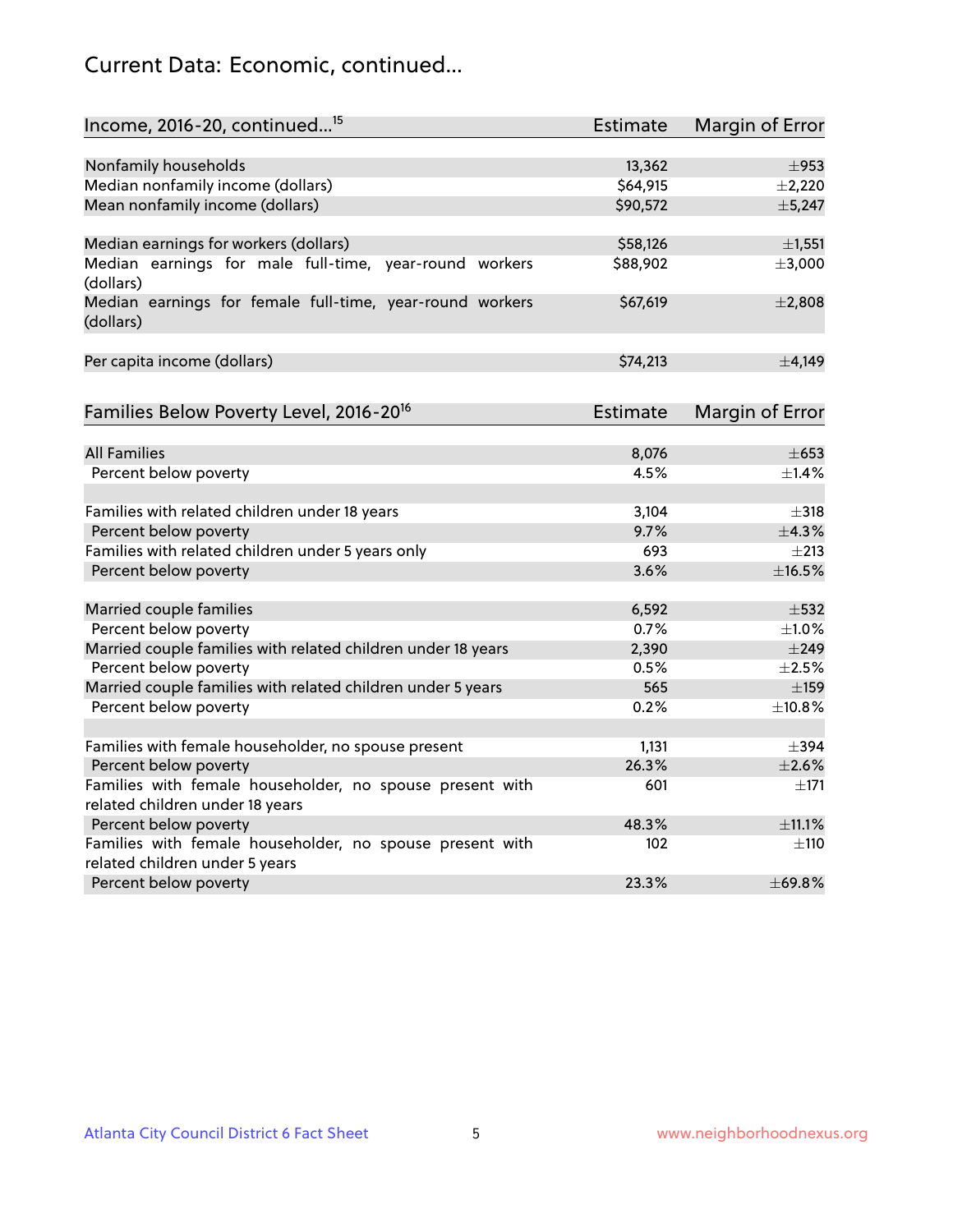## Current Data: Economic, continued...

| People Below Poverty Level, 2016-20 <sup>17</sup> | <b>Estimate</b> | Margin of Error |
|---------------------------------------------------|-----------------|-----------------|
|                                                   |                 |                 |
| Total population                                  | 41,807          | $\pm$ 1,943     |
| Percent below poverty                             | 12.3%           | $\pm 2.1\%$     |
| Population under 18 years                         | 5,814           | $\pm$ 574       |
| Percent below poverty                             | 15.2%           | $\pm$ 4.9%      |
| Population 18 years and over                      | 35,992          | $\pm$ 1,790     |
| Percent below poverty                             | 11.9%           | $\pm 2.3\%$     |
| Population 18 to 64 years                         | 31,887          | $\pm$ 1,689     |
| Percent below poverty                             | 12.0%           | $\pm 2.4\%$     |
| Population 65 years and over                      | 4,106           | $\pm$ 593       |
| Percent below poverty                             | 11.1%           | $\pm$ 8.3%      |

| Poverty by Race/Ethnicity, 2016-20 <sup>18</sup> | Estimate | Margin of Error |
|--------------------------------------------------|----------|-----------------|
|                                                  |          |                 |
| Non-Hispanic White population                    | 28,112   | $\pm$ 1,583     |
| Percent below poverty                            | 7.6%     | $\pm 2.2\%$     |
| <b>Black population</b>                          | 5,747    | $\pm$ 1,062     |
| Percent below poverty                            | 21.9%    | $\pm$ 7.2%      |
| Asian population                                 | 3,356    | $\pm$ 586       |
| Percent below poverty                            | 28.4%    | $\pm$ 10.6%     |
| Hispanic or Latino population                    | 3,301    | $\pm 625$       |
| Percent below poverty                            | 21.5%    | $\pm$ 4.4%      |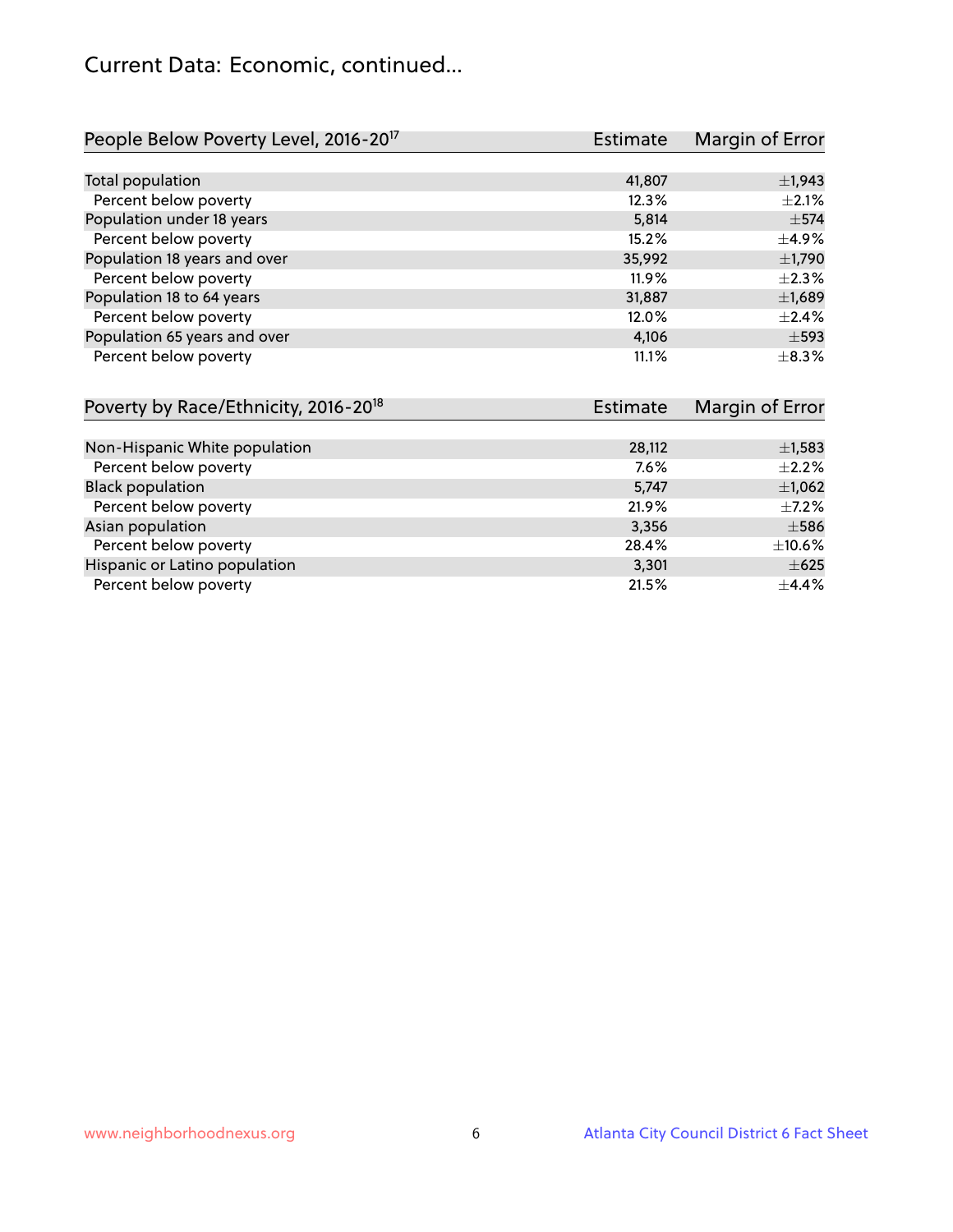# Current Data: Employment

| Employment Status, 2016-20 <sup>19</sup>                      | <b>Estimate</b> | Margin of Error |
|---------------------------------------------------------------|-----------------|-----------------|
|                                                               |                 |                 |
| Population 16 years and over                                  | 40,644          | $\pm$ 1,985     |
| In labor force                                                | 72.2%           | $\pm$ 1.2%      |
| Civilian labor force                                          | 72.1%           | $\pm 1.2\%$     |
| Employed                                                      | 69.4%           | $\pm 1.2\%$     |
| Unemployed                                                    | 2.7%            | $\pm 1.1\%$     |
| <b>Armed Forces</b>                                           | 0.0%            | $\pm$ 0.7%      |
| Not in labor force                                            | 27.8%           | $\pm 2.4\%$     |
| Civilian labor force                                          | 29,319          | ±1,515          |
| <b>Unemployment Rate</b>                                      | 3.8%            | $\pm 1.5\%$     |
|                                                               |                 |                 |
| Females 16 years and over                                     | 19,895          | $\pm$ 1,344     |
| In labor force                                                | 67.2%           | $\pm 2.7\%$     |
| Civilian labor force                                          | 67.2%           | $\pm 2.7\%$     |
| Employed                                                      | 64.5%           | $\pm 2.6\%$     |
|                                                               | 1,845           |                 |
| Own children of the householder under 6 years                 |                 | $\pm$ 314       |
| All parents in family in labor force                          | 81.2%           | $\pm$ 9.4%      |
| Own children of the householder 6 to 17 years                 | 3,839           | $\pm 459$       |
| All parents in family in labor force                          | 67.0%           | $\pm 8.1\%$     |
|                                                               |                 |                 |
| Industry, 2016-20 <sup>20</sup>                               | <b>Estimate</b> | Margin of Error |
| Civilian employed population 16 years and over                | 28,216          | $\pm$ 1,465     |
| Agriculture, forestry, fishing and hunting, and mining        | 0.0%            | $\pm$ 0.3%      |
| Construction                                                  | 1.9%            | $\pm$ 0.9%      |
| Manufacturing                                                 | 5.4%            | $\pm 1.1\%$     |
| Wholesale trade                                               | 1.9%            | $\pm$ 0.6%      |
| Retail trade                                                  | 5.8%            | ±1.2%           |
| Transportation and warehousing, and utilities                 | 4.1%            | $\pm 1.1\%$     |
| Information                                                   | 4.0%            | $\pm$ 0.9%      |
| Finance and insurance, and real estate and rental and leasing | 9.7%            | $\pm 1.5\%$     |
| Professional, scientific, and management, and administrative  | 26.4%           | $\pm 2.6\%$     |
| and waste management services                                 |                 |                 |
| Educational services, and health care and social assistance   | 24.2%           | $\pm 2.2\%$     |
| Arts, entertainment, and recreation, and accommodation and    | 9.4%            | $\pm 1.3\%$     |
| food services                                                 |                 |                 |
| Other services, except public administration                  | 3.2%            | $\pm$ 0.9%      |
| Public administration                                         | 4.1%            | $\pm 1.1\%$     |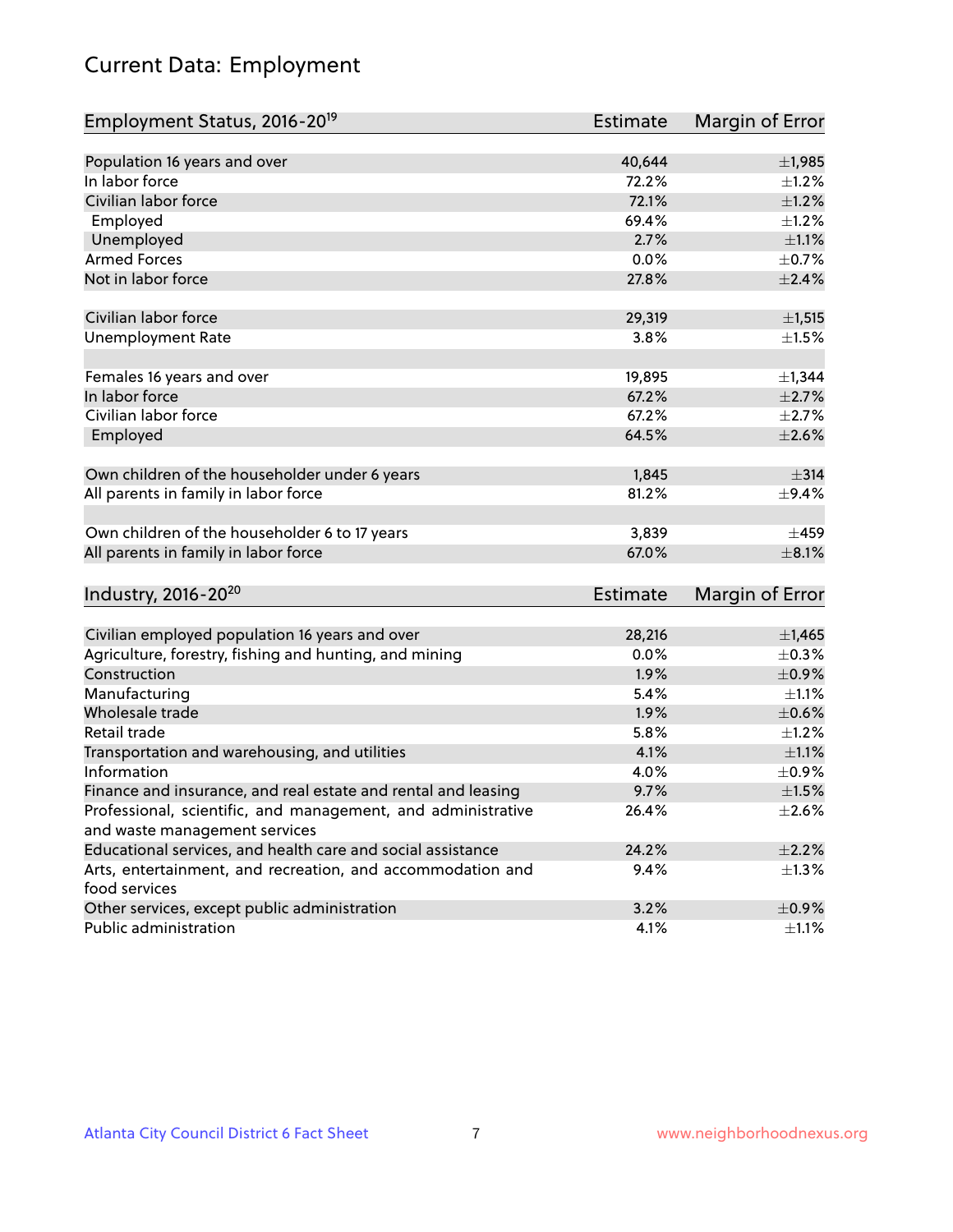# Current Data: Employment, continued...

| Occupation, 2016-20 <sup>21</sup>                            | Estimate | Margin of Error |
|--------------------------------------------------------------|----------|-----------------|
| Civilian employed population 16 years and over               | 28,216   | $\pm$ 1,465     |
| Management, business, science, and arts occupations          | 70.9%    | ±1.4%           |
| Service occupations                                          | 8.8%     | $\pm 2.0\%$     |
| Sales and office occupations                                 | 15.7%    | $\pm 2.1\%$     |
| Natural resources, construction, and maintenance occupations | 1.1%     | $\pm$ 0.5%      |
| Production, transportation, and material moving occupations  | 3.6%     | $\pm 1.1\%$     |
| Class of Worker, 2016-20 <sup>22</sup>                       | Estimate | Margin of Error |
| Civilian employed population 16 years and over               | 28,216   | $\pm$ 1,465     |
| Private wage and salary workers                              | 83.3%    | $\pm$ 0.9%      |
| Government workers                                           | 12.7%    | $\pm 2.3\%$     |
| Self-employed in own not incorporated business workers       | 3.9%     | $\pm$ 0.8%      |
| Unpaid family workers                                        | 0.1%     | $\pm$ 0.3%      |
|                                                              |          |                 |
| Job Flows, 2019 <sup>23</sup>                                |          | 2019            |
| Total Jobs in district                                       |          | 81,389          |
| Held by residents of district                                |          | 3.7%            |
| Held by non-residents of district                            |          | 96.3%           |
| Jobs by Industry Sector, 2019 <sup>24</sup>                  |          | 2019            |
| Total Jobs in district                                       |          | 81,389          |
| <b>Goods Producing sectors</b>                               |          | 2.2%            |
| Trade, Transportation, and Utilities sectors                 |          | 12.2%           |
| All Other Services sectors                                   |          | 85.6%           |
|                                                              |          |                 |
| Total Jobs in district held by district residents            |          | 3,028           |
| <b>Goods Producing sectors</b>                               |          | 2.1%            |
| Trade, Transportation, and Utilities sectors                 |          | 6.8%            |
| All Other Services sectors                                   |          | 91.1%           |
| Jobs by Earnings, 2019 <sup>25</sup>                         |          | 2019            |
| Total Jobs in district                                       |          | 81,389          |
| Jobs with earnings \$1250/month or less                      |          | 18.3%           |
| Jobs with earnings \$1251/month to \$3333/month              |          | 23.8%           |
|                                                              |          | 58.0%           |
| Jobs with earnings greater than \$3333/month                 |          |                 |
| Total Jobs in district held by district residents            |          | 3,028           |
| Jobs with earnings \$1250/month or less                      |          | 16.1%           |
| Jobs with earnings \$1251/month to \$3333/month              |          | 17.4%           |
| Jobs with earnings greater than \$3333/month                 |          | 66.5%           |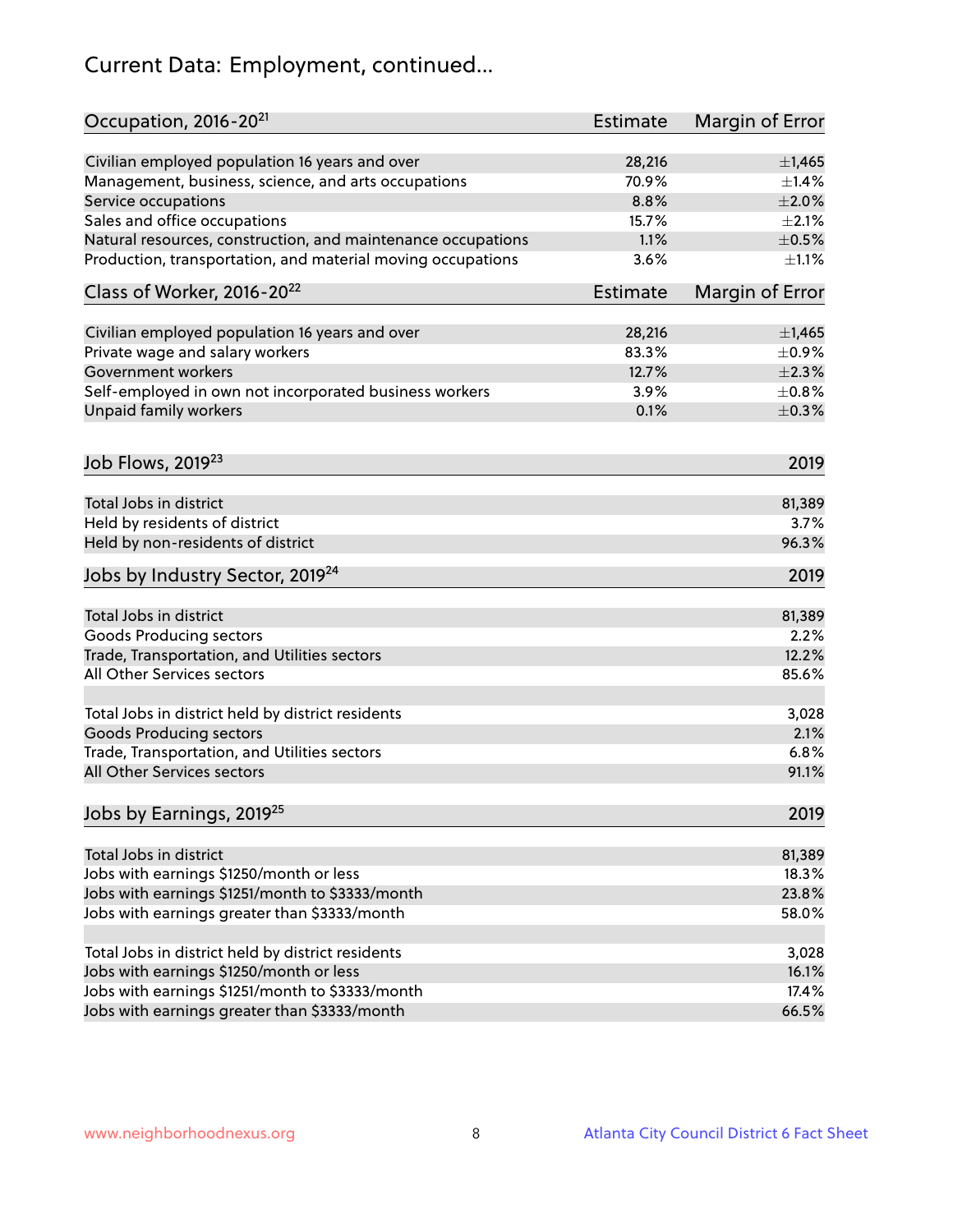# Current Data: Employment, continued...

| Jobs by Age of Worker, 2019 <sup>26</sup>         | 2019   |
|---------------------------------------------------|--------|
|                                                   |        |
| Total Jobs in district                            | 81,389 |
| Jobs with workers age 29 or younger               | 23.2%  |
| Jobs with workers age 30 to 54                    | 57.3%  |
| Jobs with workers age 55 or older                 | 19.5%  |
|                                                   |        |
| Total Jobs in district held by district residents | 3,028  |
| Jobs with workers age 29 or younger               | 26.8%  |
| Jobs with workers age 30 to 54                    | 54.9%  |
| Jobs with workers age 55 or older                 | 18.4%  |

#### Current Data: Education

| School Enrollment, 2016-20 <sup>27</sup>       | Estimate | Margin of Error |
|------------------------------------------------|----------|-----------------|
|                                                |          |                 |
| Population 3 years and over enrolled in school | 13,140   | $\pm$ 1,087     |
| Nursery school, preschool                      | 5.2%     | $\pm$ 1.4%      |
| Kindergarten                                   | 3.4%     | $\pm 1.0\%$     |
| Elementary school (grades 1-8)                 | 20.0%    | $\pm 2.1\%$     |
| High school (grades 9-12)                      | 10.2%    | ±1.9%           |
| College or graduate school                     | 61.1%    | $+5.3%$         |

| Educational Attainment, 2016-20 <sup>28</sup> | <b>Estimate</b> | Margin of Error |
|-----------------------------------------------|-----------------|-----------------|
|                                               |                 |                 |
| Population 25 years and over                  | 32,682          | $\pm$ 1,730     |
| Less than 9th grade                           | 1.0%            | $\pm$ 0.6%      |
| 9th to 12th grade, no diploma                 | 1.5%            | $\pm$ 0.7%      |
| High school graduate (includes equivalency)   | 6.0%            | $\pm 1.1\%$     |
| Some college, no degree                       | 10.3%           | $\pm 2.0\%$     |
| Associate's degree                            | 3.0%            | $\pm 1.2\%$     |
| Bachelor's degree                             | 41.0%           | $\pm 2.6\%$     |
| Graduate or professional degree               | 37.2%           | $\pm 2.0\%$     |
|                                               |                 |                 |
| Percent high school graduate or higher        | 97.5%           | $\pm$ 7.3%      |
| Percent bachelor's degree or higher           | 78.2%           | $\pm$ 1.4%      |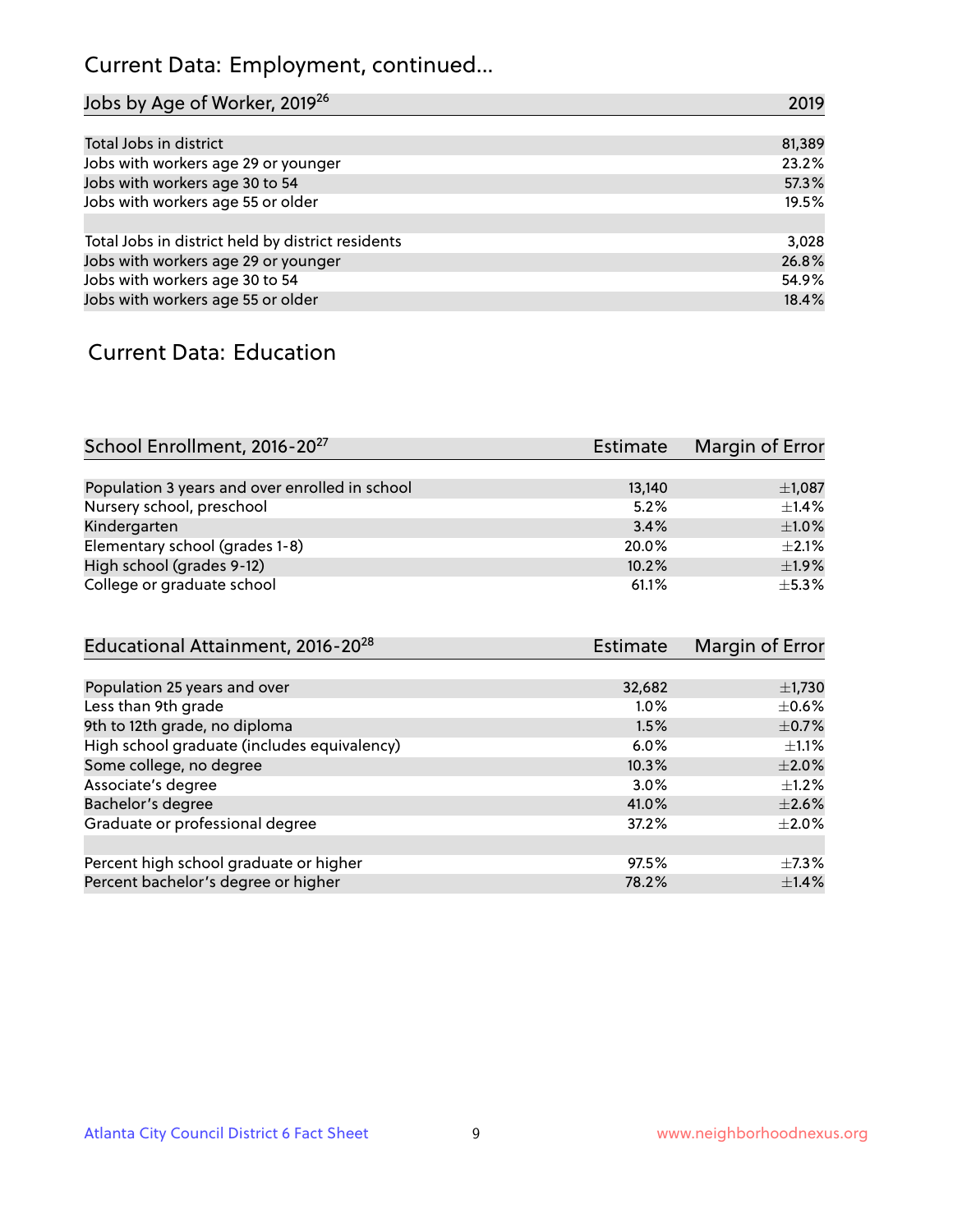# Current Data: Housing

| Households by Type, 2016-20 <sup>29</sup>            | Estimate        | Margin of Error        |
|------------------------------------------------------|-----------------|------------------------|
|                                                      |                 |                        |
| Total households                                     | 21,438          | $\pm$ 1,065            |
| Family households (families)                         | 37.7%           | $+2.4%$                |
| With own children under 18 years                     | 14.1%           | $\pm 1.2\%$            |
| Married-couple family                                | 30.7%           | ±1.9%                  |
| With own children of the householder under 18 years  | 11.0%           | $\pm1.0\%$             |
| Male householder, no spouse present, family          | 1.6%            | $\pm$ 0.7%             |
| With own children of the householder under 18 years  | 0.4%            | $\pm$ 0.4%             |
| Female householder, no spouse present, family        | 5.3%            | $\pm 1.8\%$            |
| With own children of the householder under 18 years  | 2.7%            | $\pm$ 0.7%             |
| Nonfamily households                                 | 62.3%           | $\pm$ 3.2%             |
| Householder living alone                             | 45.7%           | $\pm$ 3.4%             |
| 65 years and over                                    | 8.3%            | $\pm 2.0\%$            |
|                                                      |                 |                        |
| Households with one or more people under 18 years    | 14.9%           | $\pm 1.2\%$            |
| Households with one or more people 65 years and over | 15.3%           | $\pm 2.3\%$            |
|                                                      |                 |                        |
| Average household size                               | 1.95            | $\pm$ 0.13             |
| Average family size                                  | 2.76            | $\pm$ 0.30             |
| Housing Occupancy, 2016-20 <sup>30</sup>             | Estimate        | Margin of Error        |
|                                                      |                 |                        |
| Total housing units                                  | 23,627          | ±1,051                 |
| Occupied housing units                               | 90.7%           | $\pm 2.0\%$            |
| Vacant housing units                                 | 9.3%            | $\pm 1.7\%$            |
| Homeowner vacancy rate                               | 1.0             | ±1.3                   |
| Rental vacancy rate                                  | 6.6             | $\pm 2.0$              |
| Units in Structure, 2016-20 <sup>31</sup>            | <b>Estimate</b> | <b>Margin of Error</b> |
|                                                      |                 |                        |
| Total housing units                                  | 23,627          | $\pm$ 1,051            |
| 1-unit, detached                                     | 30.3%           | $\pm 2.0\%$            |
| 1-unit, attached                                     | 6.2%            | $\pm 1.1\%$            |
| 2 units                                              | 2.1%            | $\pm$ 0.7%             |
| 3 or 4 units                                         | 4.1%            | $\pm1.5\%$             |
| 5 to 9 units                                         | 5.9%            | $\pm 1.2\%$            |
| 10 to 19 units                                       | 9.7%            | $\pm 2.3\%$            |
| 20 or more units                                     | 41.5%           | $\pm 2.8\%$            |
| Mobile home                                          | 0.1%            | $\pm$ 0.3%             |
| Boat, RV, van, etc.                                  | $0.0\%$         | $\pm$ 0.3%             |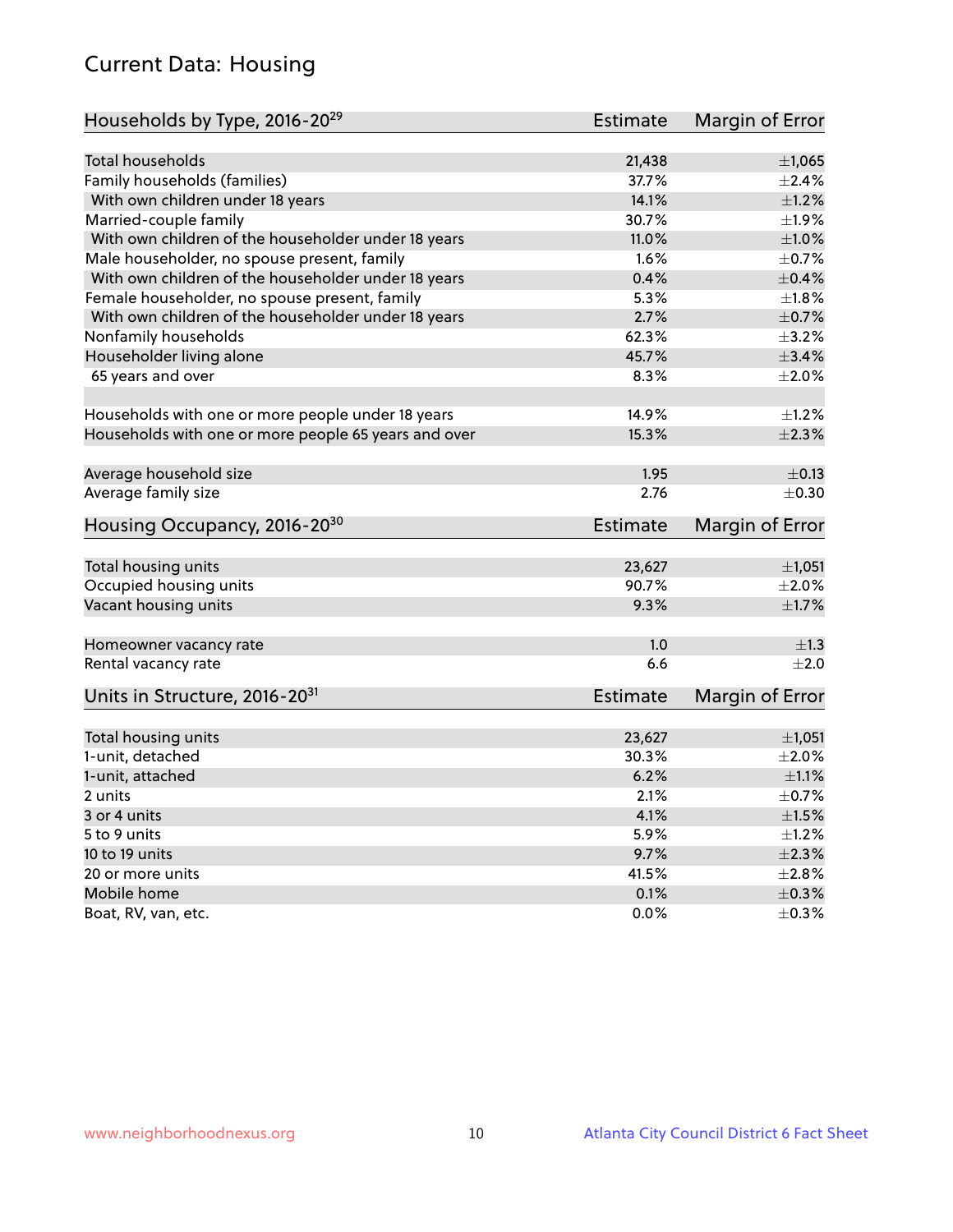## Current Data: Housing, continued...

| Year Structure Built, 2016-20 <sup>32</sup>    | <b>Estimate</b> | Margin of Error |
|------------------------------------------------|-----------------|-----------------|
| Total housing units                            | 23,627          | ±1,051          |
| Built 2014 or later                            | 6.3%            | $\pm$ 1.4%      |
| Built 2010 to 2013                             | 4.3%            | $\pm 1.0\%$     |
| Built 2000 to 2009                             | 21.8%           | $\pm 2.8\%$     |
| Built 1990 to 1999                             | 10.8%           | ±1.9%           |
| Built 1980 to 1989                             | 7.7%            | $\pm 1.8\%$     |
| Built 1970 to 1979                             | 6.9%            | $\pm 1.2\%$     |
| Built 1960 to 1969                             | 6.5%            | $\pm 1.2\%$     |
| Built 1950 to 1959                             | 6.8%            | $\pm 1.2\%$     |
| Built 1940 to 1949                             | 5.5%            | $\pm 1.5\%$     |
| Built 1939 or earlier                          | 23.4%           | $\pm 2.4\%$     |
| Housing Tenure, 2016-2033                      | Estimate        | Margin of Error |
|                                                |                 |                 |
| Occupied housing units                         | 21,438          | $\pm$ 1,065     |
| Owner-occupied                                 | 43.6%           | $\pm 2.2\%$     |
| Renter-occupied                                | 56.4%           | $\pm$ 3.3%      |
|                                                |                 |                 |
| Average household size of owner-occupied unit  | 2.20            | $\pm$ 0.22      |
| Average household size of renter-occupied unit | 1.76            | $\pm$ 0.19      |
| Residence 1 Year Ago, 2016-20 <sup>34</sup>    | Estimate        | Margin of Error |
| Population 1 year and over                     | 45,793          | ±2,068          |
| Same house                                     | 75.8%           | $\pm 2.4\%$     |
| Different house in the U.S.                    | 22.3%           | $\pm 2.2\%$     |
| Same county                                    | 8.4%            | $\pm 1.2\%$     |
| Different county                               | 13.8%           | $\pm 2.0\%$     |
| Same state                                     | 6.5%            | $\pm 1.3\%$     |
| <b>Different state</b>                         | 7.4%            | $\pm1.5\%$      |
| Abroad                                         | 1.9%            | $\pm$ 0.7%      |
| Value of Housing Unit, 2016-20 <sup>35</sup>   | <b>Estimate</b> | Margin of Error |
|                                                |                 |                 |
| Owner-occupied units                           | 9,355           | $\pm$ 669       |
| Less than \$50,000                             | 0.7%            | $\pm$ 1.9%      |
| \$50,000 to \$99,999                           | 0.8%            | $\pm 1.5\%$     |
| \$100,000 to \$149,999                         | 2.8%            | $\pm 1.5\%$     |
| \$150,000 to \$199,999                         | 4.2%            | $\pm 1.5\%$     |
| \$200,000 to \$299,999                         | 9.5%            | $\pm 2.4\%$     |
| \$300,000 to \$499,999                         | 21.5%           | $\pm 3.6\%$     |
| \$500,000 to \$999,999                         | 41.6%           | $\pm$ 5.2%      |
| \$1,000,000 or more                            | 18.9%           | $\pm 2.7\%$     |
|                                                |                 |                 |
| Mortgage Status, 2016-20 <sup>36</sup>         | Estimate        | Margin of Error |
| Owner-occupied units                           | 9,355           | $\pm$ 669       |
| Housing units with a mortgage                  | 76.6%           | $\pm 3.0\%$     |
| Housing units without a mortgage               | 23.4%           | $\pm$ 4.2%      |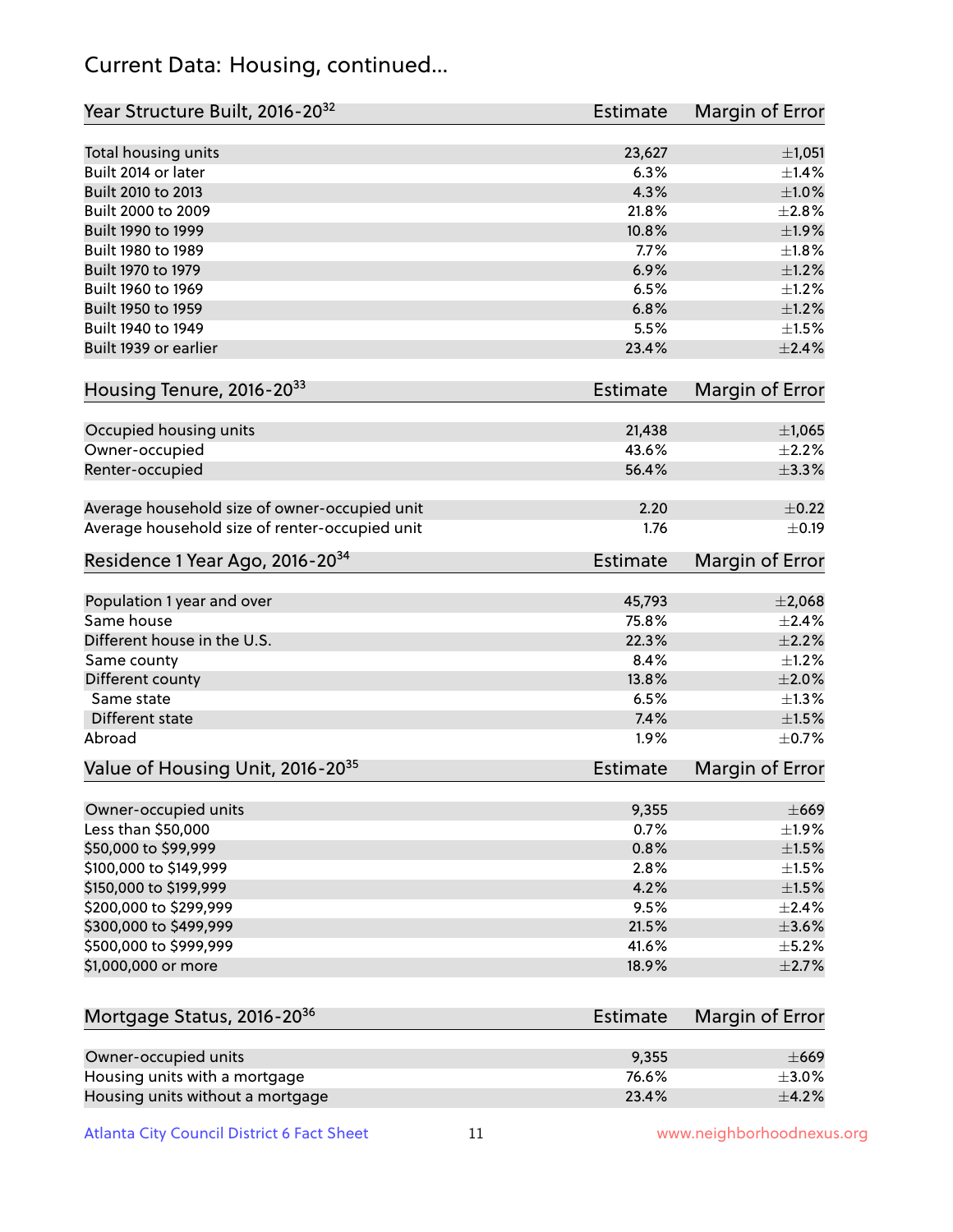# Current Data: Housing, continued...

| Selected Monthly Owner Costs, 2016-20 <sup>37</sup> | Estimate | Margin of Error |
|-----------------------------------------------------|----------|-----------------|
|                                                     |          |                 |
| Housing units with a mortgage                       | 7,165    | $\pm$ 582       |
| Less than \$300                                     | 0.0%     | $\pm 1.2\%$     |
| \$300 to \$499                                      | 0.3%     | $\pm$ 1.2%      |
| \$500 to \$999                                      | 2.4%     | $\pm 2.1\%$     |
| \$1,000 to \$1,499                                  | 12.0%    | $\pm 3.6\%$     |
| \$1,500 to \$1,999                                  | 10.4%    | $\pm 2.5\%$     |
| \$2,000 to \$2,999                                  | 23.6%    | $\pm$ 4.1%      |
| \$3,000 or more                                     | 51.4%    | $\pm$ 4.6%      |
|                                                     |          |                 |
| Median (dollars)                                    | \$3,056  | $\pm 90$        |
|                                                     |          |                 |
| Housing units without a mortgage                    | 2,190    | $\pm 420$       |
| Less than \$150                                     | 0.5%     | $\pm$ 4.0%      |
| \$150 to \$249                                      | 0.7%     | $\pm$ 4.1%      |
| \$250 to \$349                                      | 2.5%     | ±4.2%           |
| \$350 to \$499                                      | 2.4%     | $\pm 4.1\%$     |
| \$500 to \$699                                      | 15.5%    | ±5.4%           |
| \$700 or more                                       | 78.3%    | ±13.0%          |
|                                                     |          |                 |
| Median (dollars)                                    | \$1,175  | $\pm$ 52        |

| Selected Monthly Owner Costs as a Percentage of | <b>Estimate</b> | Margin of Error |
|-------------------------------------------------|-----------------|-----------------|
| Household Income, 2016-20 <sup>38</sup>         |                 |                 |
|                                                 |                 |                 |
| Housing units with a mortgage <sup>39</sup>     | 7,111           | $\pm$ 648       |
| Less than 20.0 percent                          | 53.9%           | $\pm$ 4.1%      |
| 20.0 to 24.9 percent                            | 11.8%           | $\pm 2.5\%$     |
| 25.0 to 29.9 percent                            | 10.1%           | $\pm 2.8\%$     |
| 30.0 to 34.9 percent                            | 4.4%            | $\pm 1.6\%$     |
| 35.0 percent or more                            | 19.9%           | $\pm$ 4.5%      |
|                                                 |                 |                 |
| Housing units without a mortgage <sup>40</sup>  | 2,186           | $\pm 452$       |
| Less than 10.0 percent                          | 41.9%           | ±11.9%          |
| 10.0 to 14.9 percent                            | 27.8%           | $\pm$ 15.5%     |
| 15.0 to 19.9 percent                            | 9.1%            | $\pm$ 3.8%      |
| 20.0 to 24.9 percent                            | 4.8%            | $\pm$ 3.2%      |
| 25.0 to 29.9 percent                            | 0.9%            | $\pm 2.8\%$     |
| 30.0 to 34.9 percent                            | 4.3%            | $\pm$ 3.1%      |
| 35.0 percent or more                            | 11.2%           | $\pm$ 5.9%      |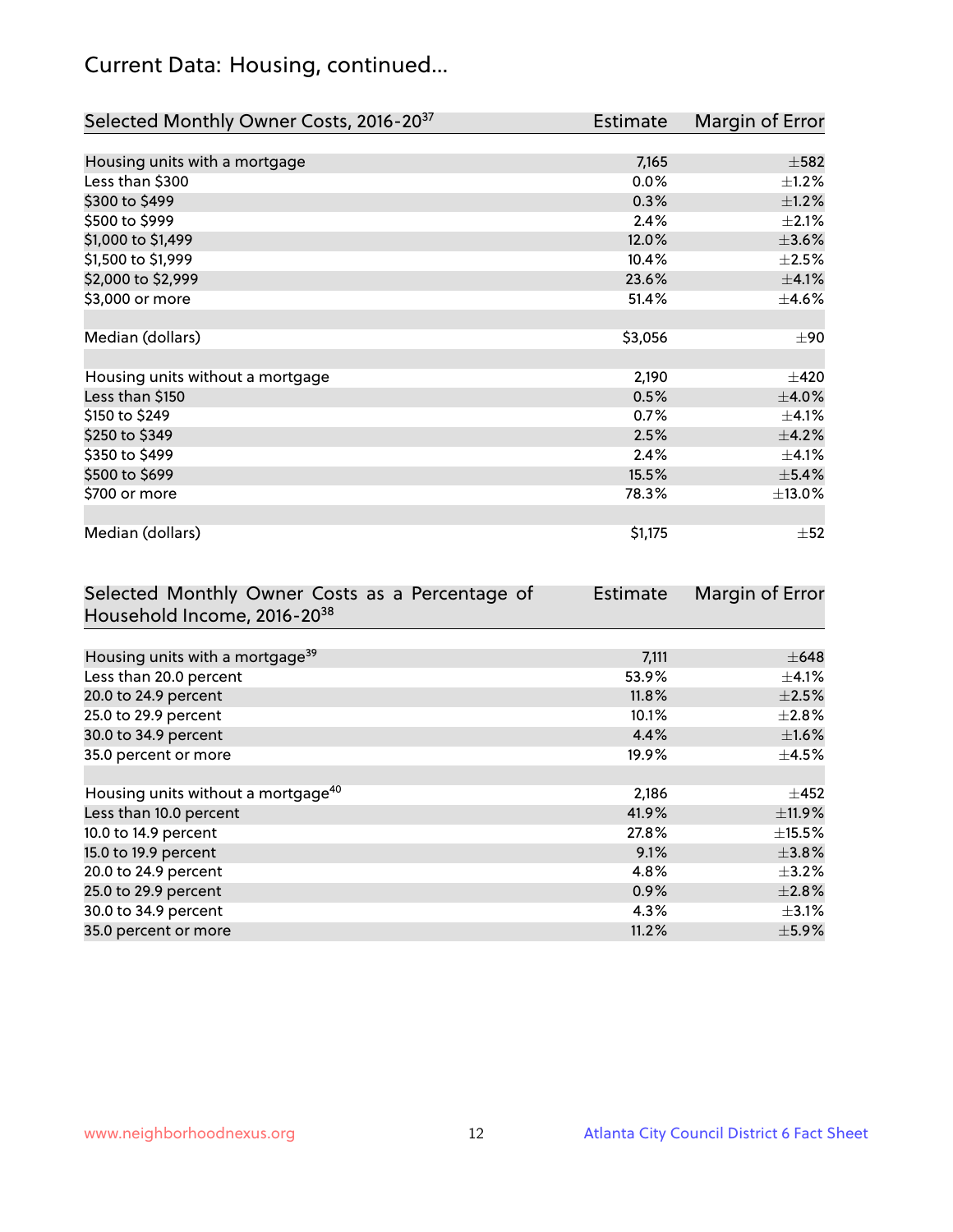## Current Data: Housing, continued...

| Gross Rent, 2016-20 <sup>41</sup>               | <b>Estimate</b> | Margin of Error |
|-------------------------------------------------|-----------------|-----------------|
|                                                 |                 |                 |
| Occupied units paying rent                      | 11,972          | $\pm$ 935       |
| Less than \$200                                 | 0.5%            | $\pm 1.0\%$     |
| \$200 to \$499                                  | 3.5%            | $\pm 2.9\%$     |
| \$500 to \$749                                  | 2.5%            | $\pm 1.6\%$     |
| \$750 to \$999                                  | 5.5%            | $\pm1.8\%$      |
| \$1,000 to \$1,499                              | 39.3%           | $\pm$ 5.1%      |
| \$1,500 to \$1,999                              | 29.5%           | ±3.4%           |
| \$2,000 or more                                 | 19.1%           | ±3.4%           |
| Median (dollars)                                | \$1,483         | ±26             |
|                                                 |                 |                 |
| No rent paid                                    | 110             | ±90             |
|                                                 |                 |                 |
| Gross Rent as a Percentage of Household Income, | <b>Estimate</b> | Margin of Error |
| $2016 - 20^{42}$                                |                 |                 |
|                                                 |                 |                 |
| Occupied units paying rent <sup>43</sup>        | 11,584          | ±1,064          |
| Less than 15.0 percent                          | 14.7%           | $\pm$ 3.5%      |
| 15.0 to 19.9 percent                            | 15.1%           | $\pm 2.8\%$     |
| 20.0 to 24.9 percent                            | 15.0%           | $\pm 2.5\%$     |
| 25.0 to 29.9 percent                            | 12.5%           | ±3.3%           |
| 30.0 to 34.9 percent                            | 9.5%            | $\pm 2.3\%$     |
| 35.0 percent or more                            | 33.3%           | $\pm$ 4.9%      |

# Current Data: Transportation

| Commuting to Work, 2016-20 <sup>44</sup>  | <b>Estimate</b> | Margin of Error |
|-------------------------------------------|-----------------|-----------------|
|                                           |                 |                 |
| Workers 16 years and over                 | 27,921          | $\pm$ 1,392     |
| Car, truck, or van - drove alone          | 66.8%           | $\pm 1.7\%$     |
| Car, truck, or van - carpooled            | 4.1%            | $\pm1.6\%$      |
| Public transportation (excluding taxicab) | 8.4%            | $\pm 2.0\%$     |
| Walked                                    | 5.4%            | $\pm1.0\%$      |
| Other means                               | 3.2%            | $\pm$ 0.8%      |
| Worked at home                            | 12.1%           | $\pm$ 1.9%      |
|                                           |                 |                 |
| Mean travel time to work (minutes)        | 22.4            | $\pm$ 0.6       |

| Access to a Vehicle, 2016-20 <sup>45</sup> | Estimate | Margin of Error |
|--------------------------------------------|----------|-----------------|
|                                            |          |                 |
| Occupied housing units                     | 21,438   | $\pm$ 1,065     |
| No vehicles available                      | 8.3%     | $+2.7%$         |
| 1 vehicle available                        | 47.4%    | $\pm$ 3.2%      |
| 2 vehicles available                       | 36.3%    | $+2.7%$         |
| 3 or more vehicles available               | 8.0%     | $+1.3%$         |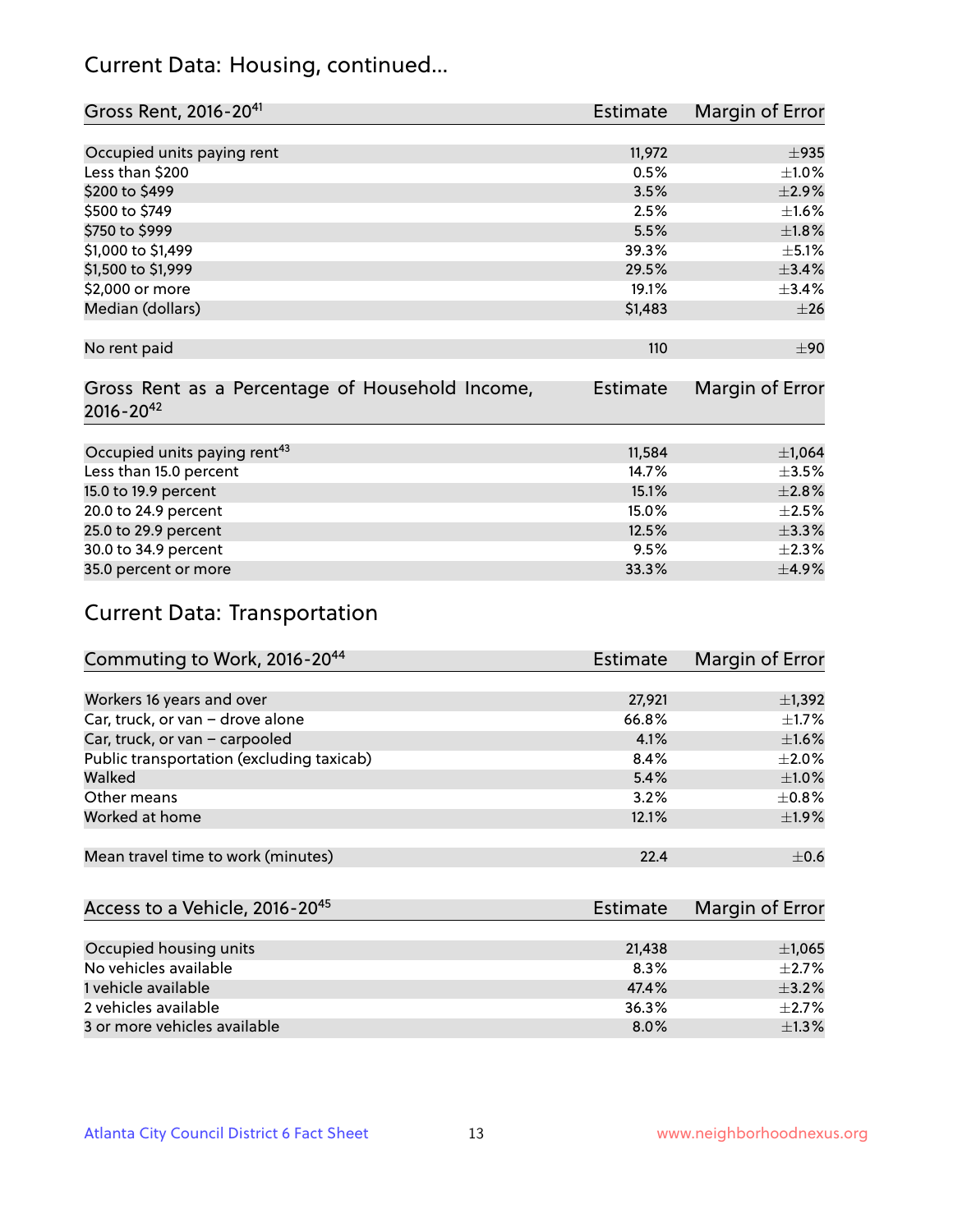## Current Data: Health

| Health Insurance coverage, 2016-2046                    | <b>Estimate</b> | Margin of Error |
|---------------------------------------------------------|-----------------|-----------------|
|                                                         |                 |                 |
| Civilian Noninstitutionalized Population                | 45,849          | $\pm 2,071$     |
| With health insurance coverage                          | 93.4%           | $\pm$ 5.9%      |
| With private health insurance coverage                  | 85.4%           | $\pm$ 0.2%      |
| With public health coverage                             | 14.1%           | $\pm 1.6\%$     |
| No health insurance coverage                            | 6.6%            | $\pm 1.5\%$     |
| Civilian Noninstitutionalized Population Under 19 years | 6,741           | ± 6,741         |
| No health insurance coverage                            | 5.0%            | $\pm 2.5\%$     |
|                                                         |                 |                 |
| Civilian Noninstitutionalized Population 19 to 64 years | 35,002          | ±1,809          |
| In labor force:                                         | 27,683          | $\pm$ 1,403     |
| Employed:                                               | 26,629          | $\pm$ 1,363     |
| With health insurance coverage                          | 94.5%           | $\pm 1.5\%$     |
| With private health insurance coverage                  | 93.9%           | $\pm 1.6\%$     |
| With public coverage                                    | 1.7%            | $\pm$ 0.7%      |
| No health insurance coverage                            | 5.5%            | $\pm 1.2\%$     |
|                                                         |                 |                 |
| Unemployed:                                             | 1,053           | $\pm$ 1,363     |
| With health insurance coverage                          | 88.0%           | ±12.5%          |
| With private health insurance coverage                  | 76.7%           | ±17.4%          |
| With public coverage                                    | 14.5%           | $\pm$ 8.9%      |
| No health insurance coverage                            | 12.0%           | $\pm$ 10.0%     |
|                                                         |                 |                 |
| Not in labor force:                                     | 7,320           | $\pm$ 1,023     |
| With health insurance coverage                          | 84.9%           | ±16.3%          |
| With private health insurance coverage                  | 78.7%           | $\pm$ 0.1%      |
| With public coverage                                    | 8.8%            | ±2.4%           |
| No health insurance coverage                            | 15.1%           | $\pm$ 7.5%      |